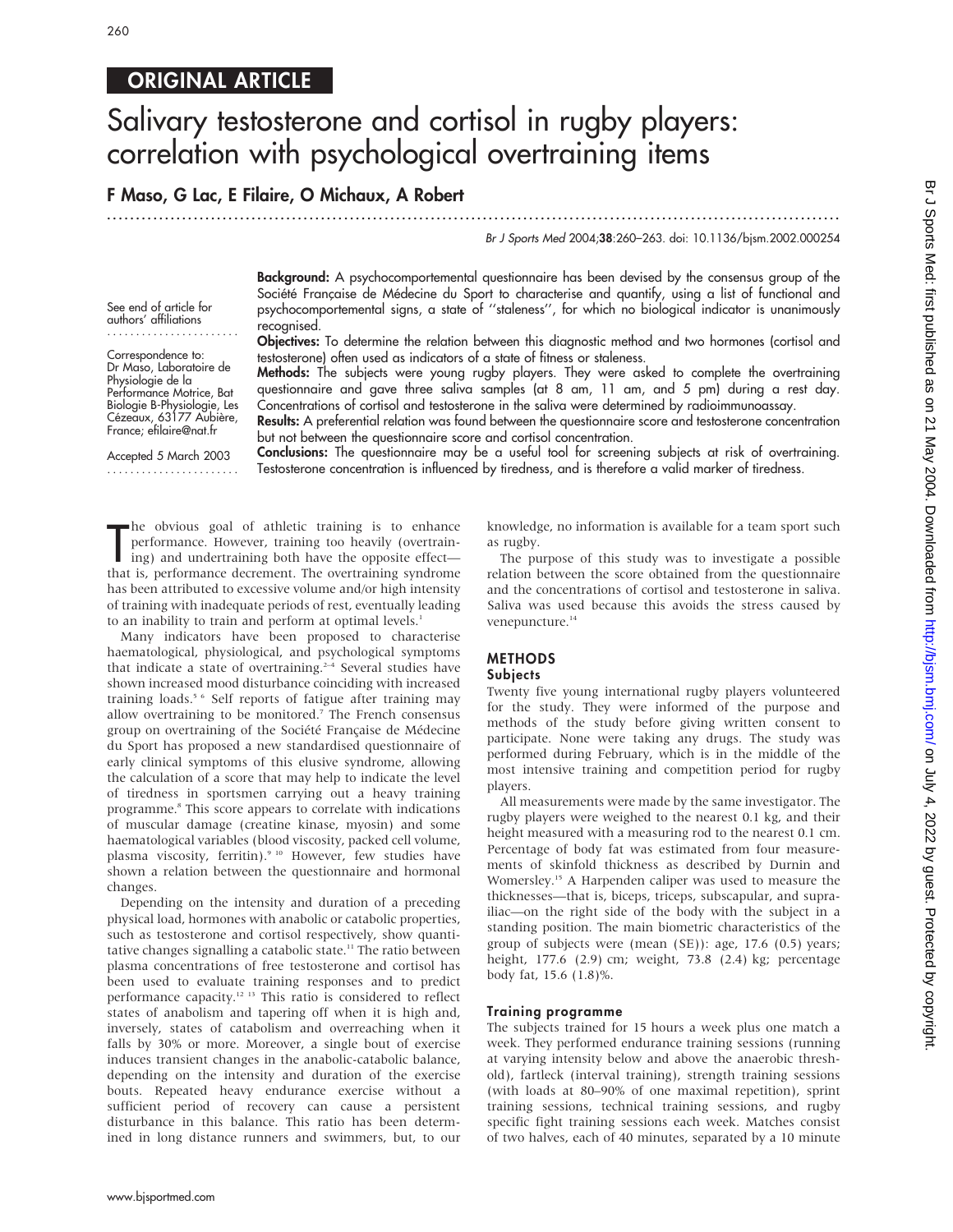recovery period, and are contested by two teams of 15 players (eight forwards and seven backs).

#### Physical performance measurements

To evaluate the performance of each subject, we chose tests to represent different aspects of physical fitness in rugby.16 These were performed three minutes after anthropometric assessment. The order of the tests was always aerobic capacity followed by vertical jump.

Maximal oxygen consumption  $(V_{O_2MAX})^{17}$  was estimated using a bicycle ergometer; the mean (SE) value for the group was 55.6 (0.8) ml/kg/min.

Sprinting speed was measured over 10 m and 40 m. These two distances are thought to indicate the initial acceleration and maximum sprinting capabilities respectively.18 19 After their usual warm up routine, the subjects performed two trials of maximum effort, sprinting over 40 m on their usual turf training surface. Light gates integrated to the timing system (DDHE, Bungendore, Australia) were placed at the 0, 10, and 40 m marks. Mean (SE) times were 1.8 (0.1) seconds for the 10 m run and 5.45 (0.3) seconds for the 40 m run.

Vertical jumping height was determined on a platform<sup>20</sup> connected to a digital timer. The test battery consisted of vertical jumps performed from a standing position  $(a)$ without a preliminary counter movement jump (squat jump; SJ) and (b) with a preliminary counter movement jump (CMJ). Mean (SE) performances were: SJ, 40.5 (0.5) cm; CMJ, 42.1 (0.9) cm.

The mechanical power of the lower limb extensor musculature was measured in a jumping test. The subjects performed successive maximal jumps (CMJ) on the platform during a period of 30 seconds keeping their hand on their hips. The cumulative flight time and the number of jumps performed formed the basis for the calculations of mechanical power.<sup>21</sup> Mean (SE) for 30 seconds of jumping was 28.2 (0.6) W/kg.

#### Hormone assays

Three saliva samples were taken from each subject during a rest day (24 hours without training). To avoid the effects of the circadian rhythm and variations in food intake on hormonal secretion, the three saliva samples were taken immediately after getting up (8 am), before breakfast (11 am), and in the evening (5 pm). These three points enabled us to determine a mean concentration over the day.

The saliva samples were stored in a freezer at  $-30^{\circ}$ C. Concentrations of salivary cortisol and testosterone were measured using a radioimmunological method routinely used and validated in our laboratory: sensitivity, 15 pg; accuracy, 10.5%; intra-assay reproducibility, 6.1%.<sup>14</sup> All hormone samples were tested in the same series to avoid any variations between tests.

#### Questionnaire

A standardised questionnaire of early clinical symptoms of the overtraining syndrome was proposed. This psychological scale for overtraining was devised by the consensus group on overtraining of the French Society of Sports Medicine.<sup>8</sup> This French questionnaire contains 54 psychocomportemental questions requiring answers of ''yes'' or ''no''. The score is given by the sum of ''yes'' answers (fig 1). The questionnaire was administered on the day that the saliva samples were taken.

#### Statistical analysis

The data were analysed using the SPSS version 10.0 software. All values are expressed as mean (SE). Correlations between hormonal data and the score obtained in the overtraining

| 1              | Mon niveau de performance sportive/mon état de forme a diminué                | OUI NON        |
|----------------|-------------------------------------------------------------------------------|----------------|
| $\overline{2}$ | Je ne soutiens pas autant mon attention                                       | OUI NON        |
| 3              | Mes proches estiment que mon comportement a changé                            | OUI  NON       |
| 4              | J'ai une sensation de poids sur la poitrine                                   | OUI NON        |
| 5              | J'ai une sensation de palpitation                                             | OUI NON        |
| 6              | J'ai une sensation de gorge serrée                                            | OUI  NON       |
| 7              | J'ai moins d'appétit qu'avant                                                 | OUI NON        |
| 8              | Je mange davantage                                                            | <b>OUI</b> NON |
| 9              | Je dors moins bien                                                            | <b>OUI</b> NON |
|                | 10 Je somnole et baille dans la journée                                       | OUI NON        |
|                | 11 Les séances me paraissent trop rapprochées                                 | OUI NON        |
|                | 12 Mon désir sexuel a diminué                                                 | OUI NON        |
|                | 13 Je fais de contre performances                                             | OUI  NON       |
|                | 14 Je m'enrhume fréquemment                                                   | OUI NON        |
|                | 15 J'ai des problémes de mémoire                                              | OUI  NON       |
|                | 16 Je grossis                                                                 | OUI NON        |
|                | 17 Je me sens souvent fatigué                                                 | OUI NON        |
|                | 18 Je me sens en état d'infériorité                                           | OUI NON        |
|                | 19 J'ai des crampes, douleurs musculaires fréquentes                          | OUI NON        |
|                | 20 J'ai plus souvent mal à la tête                                            | OUI NON        |
|                | 21 Je manque d'entrain                                                        | OUI NON        |
|                | 22 J'ai parfois des malaises ou des étourdissements                           | OUI NON        |
|                | 23 Je me confie moins facilement                                              | OUI NON        |
|                | 24 Je suis souvent patraque                                                   | OUI NON        |
|                | 25 J'ai plus souvent mal à la gorge                                           | OUI NON        |
|                | 26 Je me sens nerveux, tendu, inquiet                                         | OUI NON        |
|                | 27 Je supporte moins bien mon entraînement                                    | OUI NON        |
|                | 28 Mon coeur bat plus vite qu'avant au repos                                  | OUI NON        |
|                | 29 Mon coeur bat plus vite qu'avant à l'effort                                | OUI NON        |
|                | 30 Je suis souvent mal fichu                                                  | OUI NON        |
|                | 31 Je me fatigue plus facilement                                              | OUI NON        |
|                | 32 Je suis souvant des troubles digestifs                                     | OUI NON        |
|                | 33 J'ai envie de rester au <b>l</b> it                                        | OUI  NON       |
|                | 34  J'ai moins confiance en moi                                               | OUI NON        |
|                | 35 Je me blesse facilement                                                    | OUI NON        |
|                | 36 J'ai plus de mal à rassembler mes idées                                    | OUI NON        |
|                | 37 J'ai plus de mal à me concentrer dans mon actitivité sportive              | OUI NON        |
|                | 38 Mes gestes sportifs sont moins précis, moins habiles                       | OUI  NON       |
|                | 39 J'ai perdu de la force, du punch                                           | OUI NON        |
|                | 40 J'ai l'impression de n'avoir personne de proche à qui parler               | OUI NON        |
|                | 41 Je dors plus                                                               | OUI NON        |
|                | 42 Je tousse plus souvent                                                     | OUI NON        |
|                | 43 Je prends moins de plaisir à mon activité sportive                         | OUI  NON       |
|                | 44 Je prends moins de plaisir à mes loisirs                                   | OUI NON        |
|                | 45 Je m'irrite plus facilement                                                | OUI NON        |
|                | 46 J'ai une baisse de rendement dans mon activité scolaire ou professionnelle | <b>OUI</b> NON |
|                | 47 Mon entourage trouve que je deviens moins agréable a vivre                 | OUI NON        |
|                | 48 Les séances sportives me paraissent trop difficiles                        | OUI  NON       |
|                | 49 C'est ma faute si je réussis moins bien                                    | OUI NON        |
|                | 50 J'ai les jambes lourdes                                                    | OUI NON        |
|                | 51 J'égare plus facilement les objets (clefs, etc)                            | OUI NON        |
|                | 52 Je suis pessimiste, j'ai des idées noires                                  | OUI NON        |
|                | 53 Je maigris                                                                 | OUI NON        |
|                | 54 Je me sens moins motivé, j'ai moins de volonté, moins de ténacité          | <b>OUI NON</b> |

Figure 1 Questionnaire on early clinical symptoms of overtraining.

questionnaire were determined using the Spearman correlation coefficient.  $p<0.05$  was considered significant.

# RESULTS

#### Psychological assessment

The mean score obtained in the overtraining questionnaire was 9.5 (0.8) (maximum 25 and minimum 0). In an assessment on 2000 questionnaires (unpublished study), a mean of 8.9 was found, and the 10th centile corresponded to a score of 20.

#### Hormones

Table 1 gives salivary cortisol and testosterone concentrations as well as the testosterone/cortisol ratio. The different salivary concentrations of cortisol and testosterone at different times of day (8 am, 11 am and 5 pm) give a good demonstration of diurnal rhythm. Both cortisol and testosterone are more concentrated at the beginning of the day (8 am) and less concentrated at the end of the afternoon (5 pm).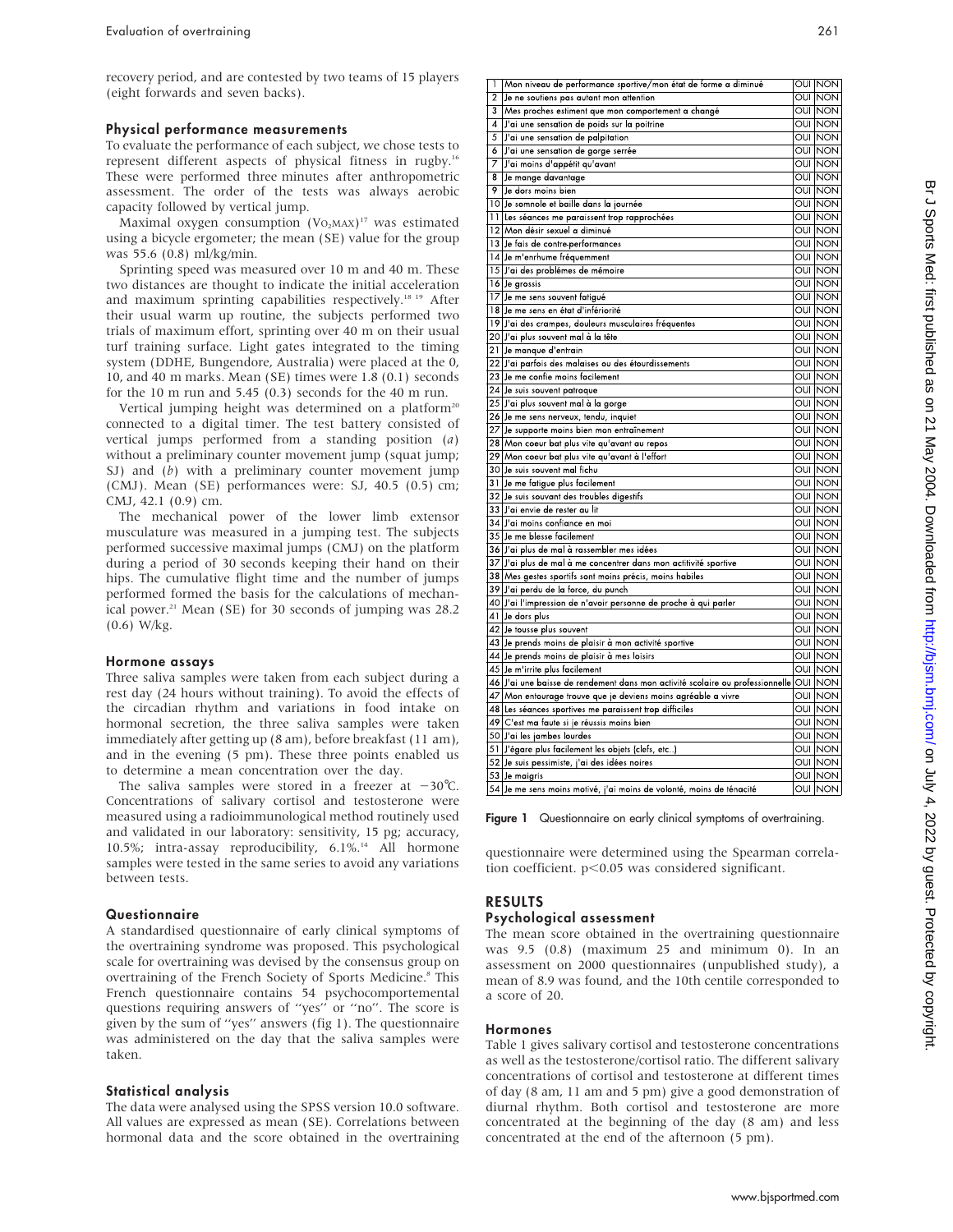|                                            | 8 am              | 11 am | 5 pm                                                    | Mean     |
|--------------------------------------------|-------------------|-------|---------------------------------------------------------|----------|
| Testosterone (pmol/l)<br>Cortisol (nmol/l) | 352 (26) 324 (14) |       | 308(15)<br>$14.8(1.1)$ 10.8 (0.8) 7.8 (1.3)* 11.2 (1.3) | 328 (13) |
| Testosterone/cortisol                      |                   |       | $25.4$ (1.6) 35 (5.4) 42.5 (6.5)* 34.4 (3.6)            |          |

A significant difference ( $p$ <0.05) was observed between 8 am and 5 pm for cortisol concentration and testosterone/ cortisol ratio but not for testosterone.

## Hormonal data/score correlation

Table 2 shows the correlations found between the hormonal data and the score from the overtraining test. The overtraining score correlated with testosterone concentration only, and the best correlations were obtained with the mean value and the value at 8 am (fig 2). The correlation between questionnaire score and testosterone concentration at 8 am is better than between questionnaire score and testosterone/ cortisol ratio.

## DISCUSSION

From their anthropometric data, the subjects examined in this study represent a homogeneous group of high level rugby players.<sup>22 23</sup> The study took place during February—that is, after at least two months of hard training and competition. This is the period when the players feel stale, and injuries and infectious illness most often occur. The aim of the study was to examine a possible relation between the score obtained from the overtraining questionnaire and salivary concentrations of cortisol and testosterone.

The two main findings are:

- The overtraining score correlates with testosterone concentration at 8 am ( $r = -0.53$ ; p<0.01), mean testosterone concentration (8 am–11 am–5 pm) on the rest day  $(r = -0.6; p<0.001)$ , and the testosterone/cortisol ratio at 8 am  $(r = -0.43; \text{ p} < 0.05)$ .
- $\bullet$  No correlations exist between cortisol concentration and the overtraining score.

The standardised questionnaire on signs of overtraining<sup>8</sup> was developed by the French consensus group in order to detect early disturbances in tolerance to intensive training. It allows the calculation of a score suggestive of symptoms of staleness or overtraining. We obtained a mean (SE) score of 9.5 (0.8) for our subjects. This corresponds to a value slightly higher (non-significant) than the mean (8.9 (0.9)) obtained from a more complete study  $(n = 1984)$  carried out on



Figure 2 Correlation between testosterone concentration and overtraining score.

Table 2 Correlation between hormonal concentration and overtraining questionnaire score

| Hormone        | r Value | p Value |
|----------------|---------|---------|
| Testosterone   |         |         |
| $8 \text{ cm}$ | $-0.53$ | < 0.01  |
| Mean           | $-0.6$  | < 0.01  |
| $T/C$ (8 am)   | $-0.43$ | < 0.05  |

athletes from various sports at various levels.<sup>24 25</sup> This result indicates tiredness in our subjects without necessarily indicating overtraining.

To our knowledge, few studies have examined the presence of a relation between overtraining and hormonal variations, in particular cortisol and testosterone concentrations.<sup>26</sup> However, there are many reports on the influence of training on these hormones. High level sport is known to cause an increase in cortisol. Testosterone concentration is also affected and may show either an increase or decrease.<sup>27</sup> The testosterone/cortisol ratio, which reflects protein anabolism/ catabolism, often clearly delineates these variations.<sup>28</sup> In a study in our laboratory,<sup>29</sup> it appeared that intensive physical training over a long period induced an increase in testosterone and cortisol concentrations. Therefore the testosterone/ cortisol ratio showed little modification with time. Cumulative tiredness, however, does produce a variation in the concentration of these hormones. A fall in the testosterone/cortisol ratio is regarded as an indication of tiredness.12 However, this fall can have two different origins: cortisol increase and/or testosterone fall. To determine more accurately the influence of tiredness on these hormonal variations, it was necessary to address these two variables. To do this, we examined the existence of correlations between the overtraining score and the hormonal assessment.

In our study, cortisol concentration was not found to be related to the score obtained in the overtraining survey. In contrast, testosterone concentration did show a relation to the score. We noted a significant negative correlation between the testosterone/cortisol ratio and the score. These results show that it is more useful to follow variations in testosterone (an anabolic hormone) than variations in cortisol (a catabolic hormone) to determine the degree of tiredness. To confirm these results, this survey needs to be completed by a more heterogeneous population. In addition, the individual variations in the score should be examined in relation to changes in performance and biological markers throughout the sporting season. The best way to use this tool would be to carry out extensive follow up of an athlete during a sporting season, in order to compare various states of progressive tiredness with a baseline determined before the start of the season.

#### Authors' affiliations .....................

F Maso, G Lac, O Michaux, A Robert, Laboratoire de physiologie de la performance motrice, Bat Biologie B-Physiologie, Les Cézeaux, 63177 Aubière, France

E Filaire, BAPS, Batiment B Biologie, Campus des Cézeaux, 63172 Aubière

## **REFERENCES**

- Costill DL. Inside running. Indianapolis: Benchmark Press, 1986:23-134.
- 2 Lehmann M, Foster C, Keul J. Overtraining in endurance athletes: a brief
- review. *Med Sci Sports Exerc* 1993;**25**:854–62.<br>3 **Hooper SL**, Mackinnon LT, Howard A, *et al.* Markers for monitoring
- overtraining and recovery. Med Sci Sports Exerc 1995;27:106–12. 4 Fry RW, Kraemer WJ. Resistance exercise overtraining and overreaching. Sports Med 1997;23:106–29.